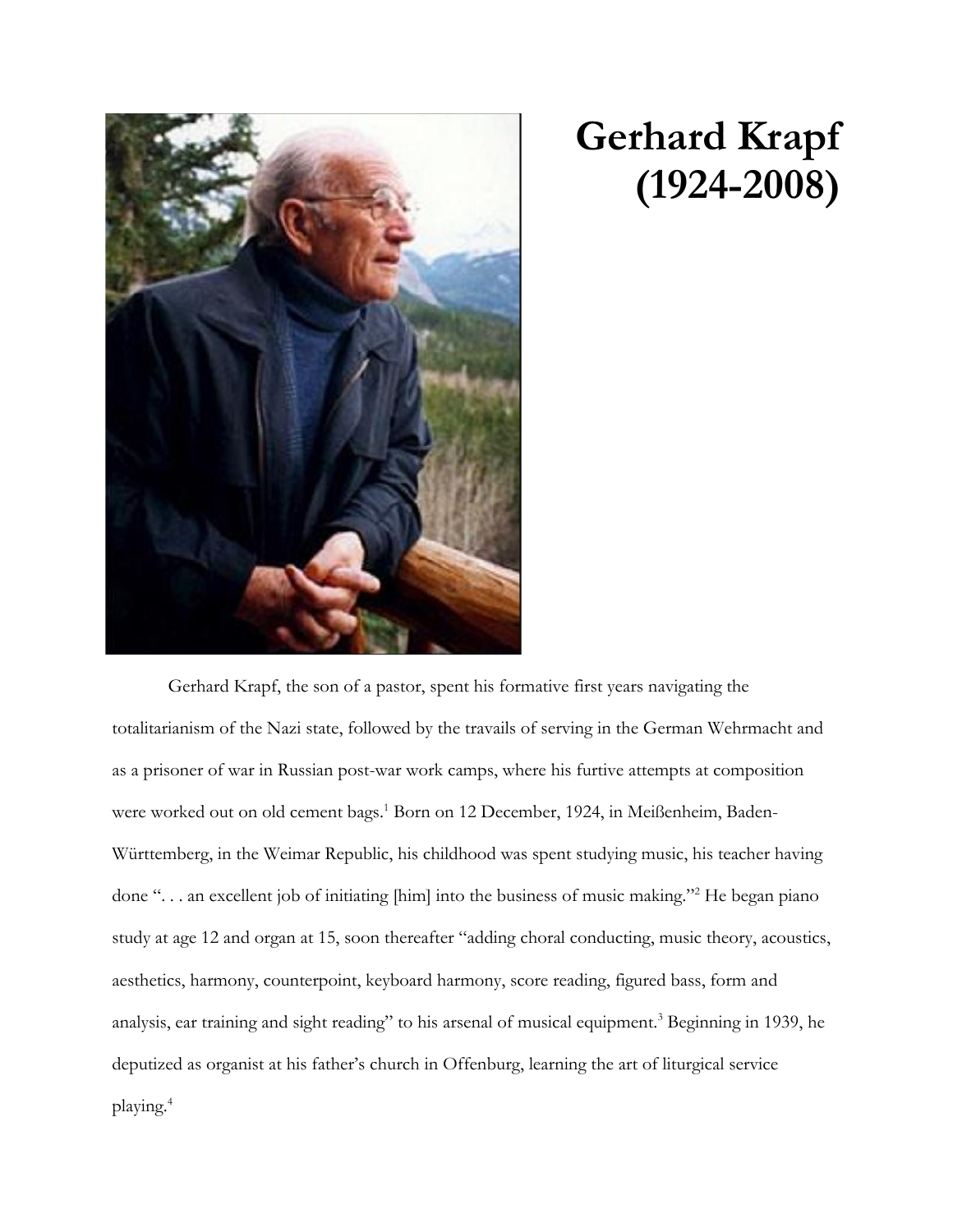Schooled in Greek and Latin, his classical education failed to spare him from the political turmoil brought about through life in the National Socialist state. As a participant in the increasingly-militarized Hitler Youth (Hitlerjugend), Krapf noted that he ". . . would rather practice the organ than march at the command of a 'not too smart and academically very lazy' HJ [Hitlerjugend] leader."<sup>5</sup> Conscripted into the German Wehrmacht in 1942, his harrowing wartime experiences culminated later in the war when his general ordered him to "waste" his unit to avoid capture, a directive which Krapf bravely contradicted. (The general's edict was nullified by another official, likely saving Krapf from the deadly consequences of his insubordination.)<sup>6</sup> Krapf, captured by the Russians, spent a year at a prisoner camp at Donetsk, Ukraine, then at Iwanovo, Russia, after which he was transferred between several camps in Latvia, ending up at the Bashkiria camp in the Ural Mountains, from which he was finally released in 1948.<sup>7</sup> He spent the next two years studying harpsichord, organ, and church music at the Staatliche Hochschule für Musik in Karlsruhe,<sup>8</sup> where he earned his degree, "Staatsexamen-Diploma."<sup>9</sup> During these years of personal development and physical healing from his war trauma, Krapf performed concerts in Berlin, Vienna, and Paris.<sup>10</sup> He also met his future wife, Gertrude ("Trudl") Lichti.

Gerhard Krapf traveled to the United States in 1950 under a student visa to study organ with Dr. Leslie P. Spelman and composition with Austrian-born composer and musicologist Paul Pisk at Redlands University in California; his graduate organ recital featured music of Bach, Reger, and Haydn.<sup>11</sup> Krapf " $\ldots$  so enjoyed the warmth of his reception during his fellowship year at Redlands University that he decided to stay permanently in the United States."<sup>12</sup> However, with the expiration of his student visa and in order ultimately to fulfill United States' immigration requirements, he had to return temporarily to Germany, at which time he served as a superintendent of church music in Karlsruhe, consulted on organ rebuilding projects, directed the music at a church in Liedelsheim, and served as a member of the hymnal committee developing the German national Protestant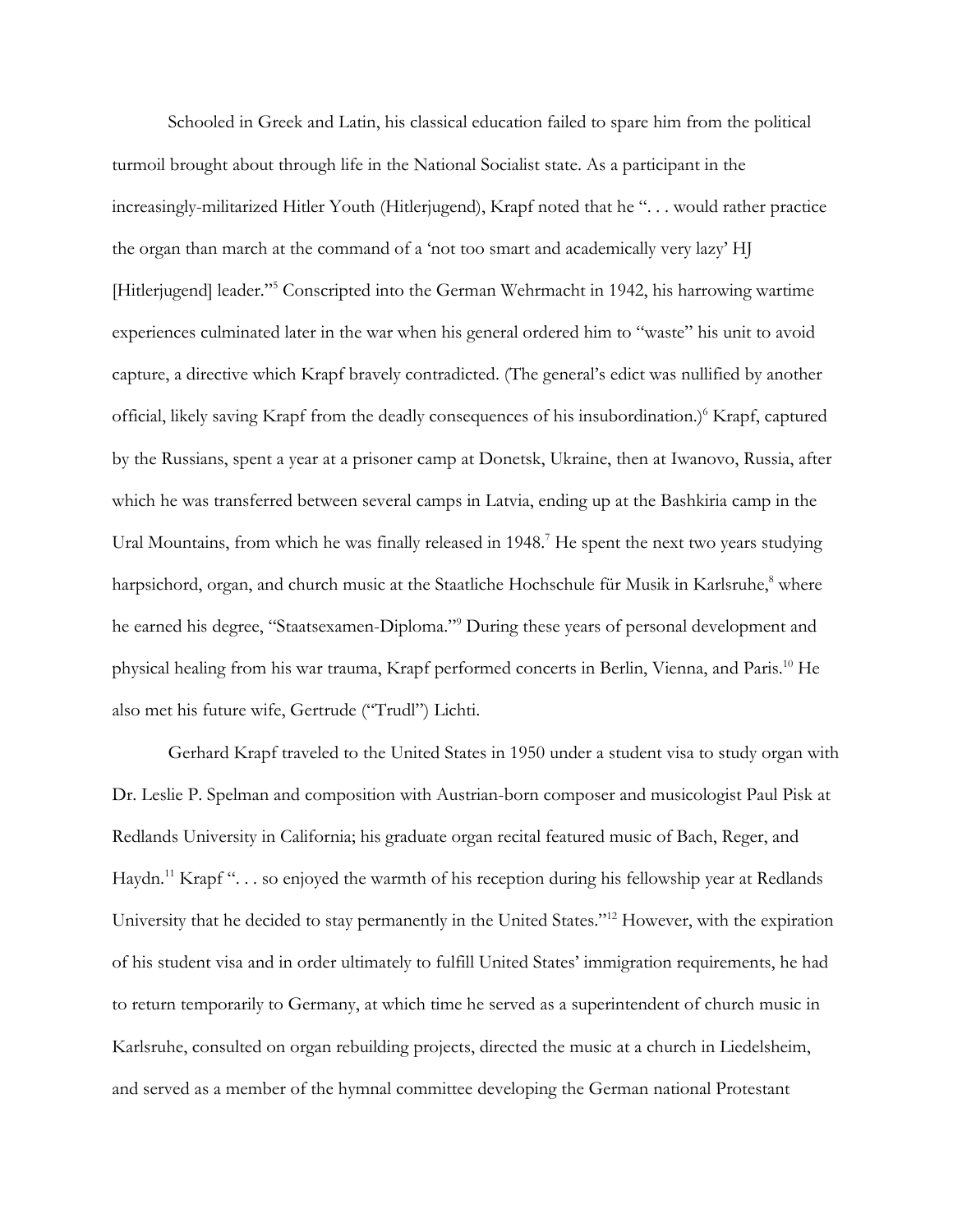hymnal, *Evangelisches Kirchengesangbuch*. <sup>13</sup> He returned to the United States in 1953, teaching music at the Starr Commonwealth School for Boys in Albion, Michigan. The next year he married Trudl, who had been studying four years in London, and whose wedding gift to her new husband was a Merzdorf harpsichord.

His marriage and settlement in America provided the stability to begin his career in earnest. The Krapfs moved to Maryville, Missouri, in 1954, where he joined Missouri State College as an instructor of organ, piano, music theory, and advanced choral and instrumental conducting,<sup>14</sup> and where he became organist at First Christian Church. The Krapfs welcomed the birth of twin daughters Gerburg Irene and Gerhild Ina in 1955.

His first recital in Maryville, in March, 1955, featured works of Lübeck, Bach, Britten, Handel, Hindemith, and Peeters, music that would demonstrate both the breadth and specialization which would mark his career. He was an exponent of the *Orgelbewegung,* the "Organ Reform Movement," which advocated a renewed appreciation for the lucid counterpoint and clear textures of the baroque composers. Yet, he would increasingly advocate for modern, European composers, here represented by Hindemith and Peeters, who in this case were also proponents of neo-classical ideals. The reviewers, at least those in the modest Midwest towns in which Krapf found himself performing, seemed to appreciate his musical offerings, one in 1955 extolling his playing as having ". . . showed every quality of a master in the performance of a long and difficult program. He made the organ sing, he made it whisper, he made it thunder, yet he played with the restraint of a true artist, employing no cheap tricks of showmanship."<sup>15</sup> A recital in 1956 found Krapf playing music of Bach, Krebs, Walcha, Sweelinck, Mozart, and modern Austrian composer Hermann Grabner, the reviewer noting that Krapf's thoughful programming of contemporary and more traditional literature combined ". . . the baroque form of the eighteenth century with modern tonality into perfect unity."<sup>16</sup> Krapf no doubt was introducing his Midwest audiences to the sonorities and sonic ideals of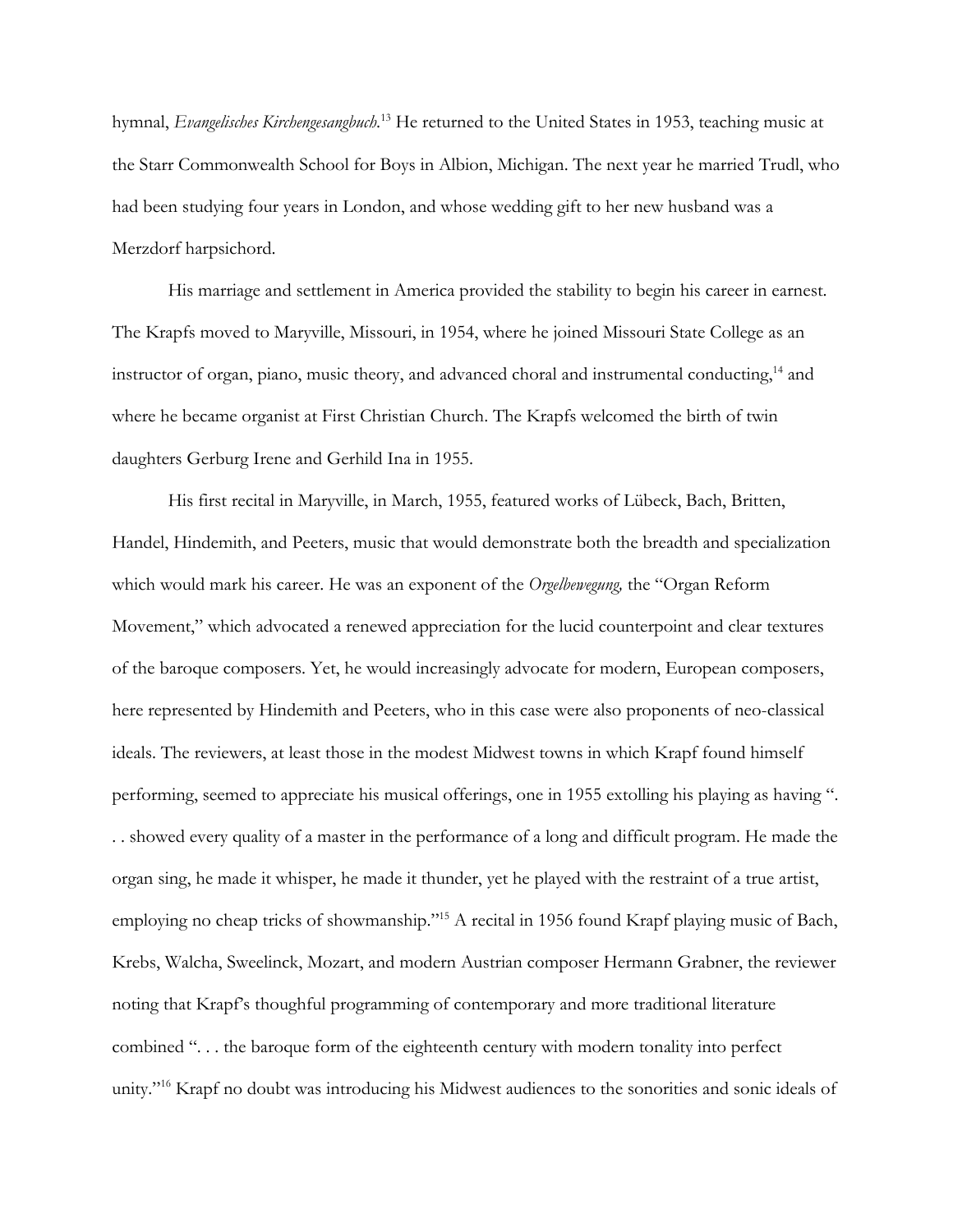contemporary European composers, yet all ordered within the context of more conventional offerings. His faculty recital in September, 1956, featured Bach and Bruhns as well as living composers Paul Hindemith (who, according to the reviewer, "is a favorite of the younger element in an audience"), Johann Nepomuk David, Ernst Pepping, and Hendrik Andriessen.<sup>17</sup> In 1957, Krapf was appointed organist at First English Lutheran Church in St. Joseph, Missouri.<sup>18</sup>

In 1958 the family left for Laramie, Wyoming, where Krapf had been appointed organist at St. Matthew's Cathedral and to the music faculty at the University of Wyoming. The move west offered an attractive, if not unconventional, method of recruiting pupils for the new organ professor, by which he offered, starting in 1959, ". . . individual organ lessons to students and practicing Casper organists this fall. A service of the university's extension department, the lesson program. . . is offered through the college's facilities. . . [and] will be designed to help young students increase their facility so that they can major in organ at college, as well as to improve techniques for practicing organists. The monthly lessons will include a seminar in which organ building, registration and the history of church music and service playing are discussed."<sup>19</sup> Krapf had been honing his reputation as a neo-classicist, and was featured harpsichordist at the Colorado State University Fine Arts Festival in 1959, playing his own harpsichord, as well as his own setting of "Lo, How a Rose." His pieces were fast becoming a staple of his own recital programming as more of his music was accepted for publication. Krapf offered an innovative week-long church music seminar in 1961--a "historical survey of liturgy and hymnody and a survey of choral and organ literature, as well as instruction in service playing and choir direction."<sup>20</sup> The dearth of classical organs, as well as students, in Wyoming certainly induced him to seek another position, and in September, 1961, the University of Iowa appointed him associate professor of music, and the family moved to Iowa City.

Now at a larger state university with more resources, Krapf was better situated to create an environment favorable to the type of composition and organbuilding which he so preferred, and by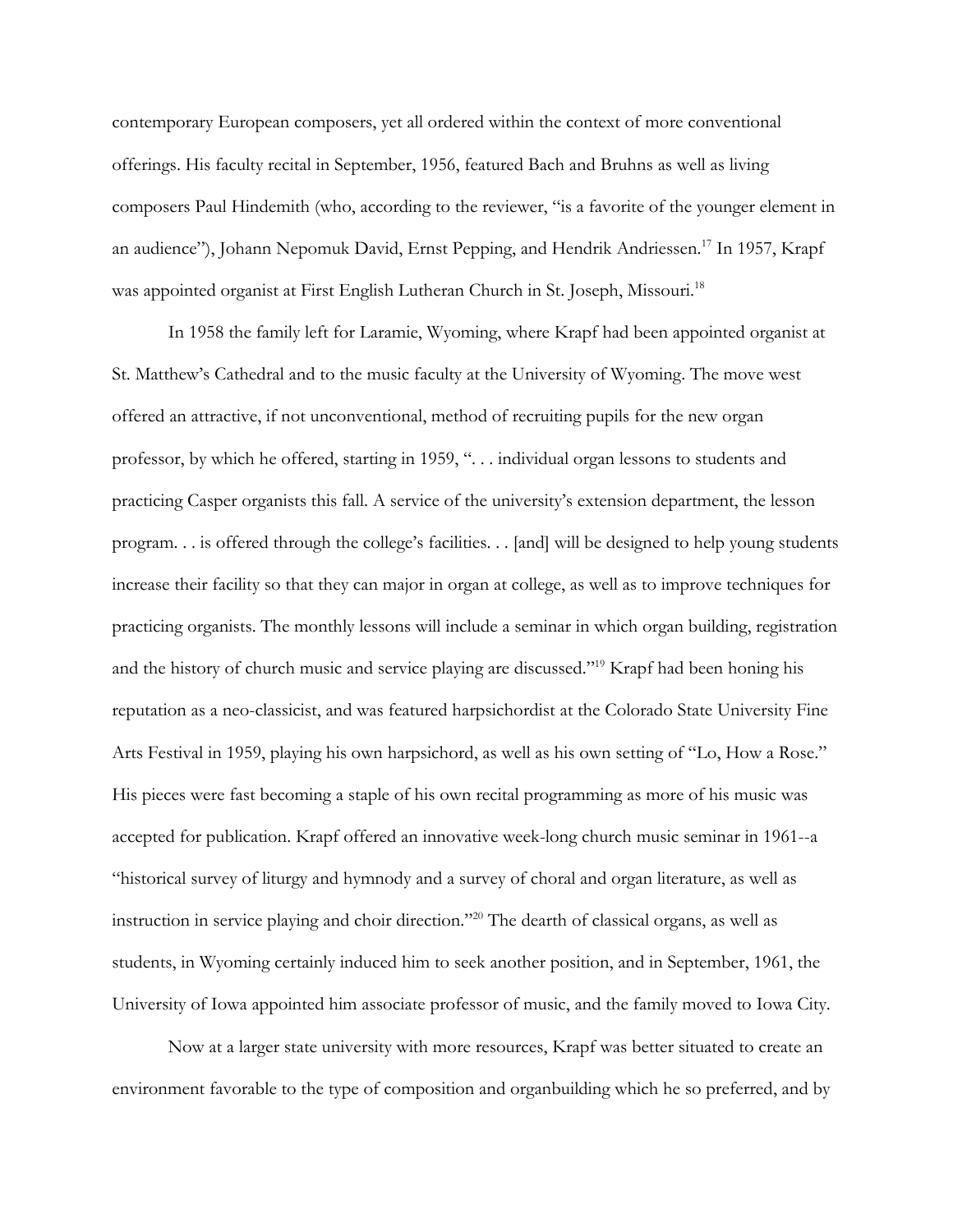1963 he had overseen the installation of the first modern tracker instrument in Iowa, an eight-rank instrument whose neo-classical stoplist allowed for proper teaching of baroque styles of organ performance.<sup>21</sup> He had become a noted composer by this time; when he was hired as minister of music at St. Paul's Lutheran Church (Lutheran Church-Missouri Synod) in Iowa City in 1964, the church proudly announced their new organist as "a composer whose work has been published by three publishing houses."<sup>22</sup> In 1968, he was granted a sabbatical to "work on several commissions," illustrating the reputation as a composer he was fast garnering. In 1964, Augsburg had published his first book, *Liturgical Organ Playing,* <sup>23</sup> which would be followed in 1967 by his treatise *Organ Improvisation: a Practical Approach to Chorale Elaborations for the Service.* Krapf's classroom teaching inspired both volumes, for of the latter he wrote, "This book is designed to provide a systematic approach to the study and teaching of organ improvisation. It is aimed specifically at the needs of service playing, and thus it stresses the practical aspects of chorale and hymn improvisation."<sup>24</sup> The composer and Krapf's former teacher Paul Pisk also noted this pragmatic approach, observing that "This book, though scholarly and well organized, is not a text book. There are no rigid rules; rather, there are suggestions supported by a wealth of examples. . . No theories are offered. Practical orientation prevails."<sup>25</sup> Thus might summarize well Krapf's compositional approach, favoring as he did practical church music not of exceeding difficulty, of utility to the organist and choir of moderate abilities. By 1971, his published catalogue from Concordia Publishing House alone included organ partitas and chorale preludes, "chorale intradas" for brass and organ, a set of choral "rounds" for the church year, a number of choral octavos, including a unison setting of the Apostles' Creed, and eight *Gospel Motets for Unison Voices or Vocal Solos* for the Trinity season.<sup>26</sup>

Krapf arguably shared a musical ethos with other European composers such as Jan Bender, Heinrich Fleischer, Ernst Pepping, Siegfried Reda, and Willi Burkhardt. He preferred a contrapuntal style, sometimes even duos or trios, avoiding thick sonic textures, but certainly not eschewing the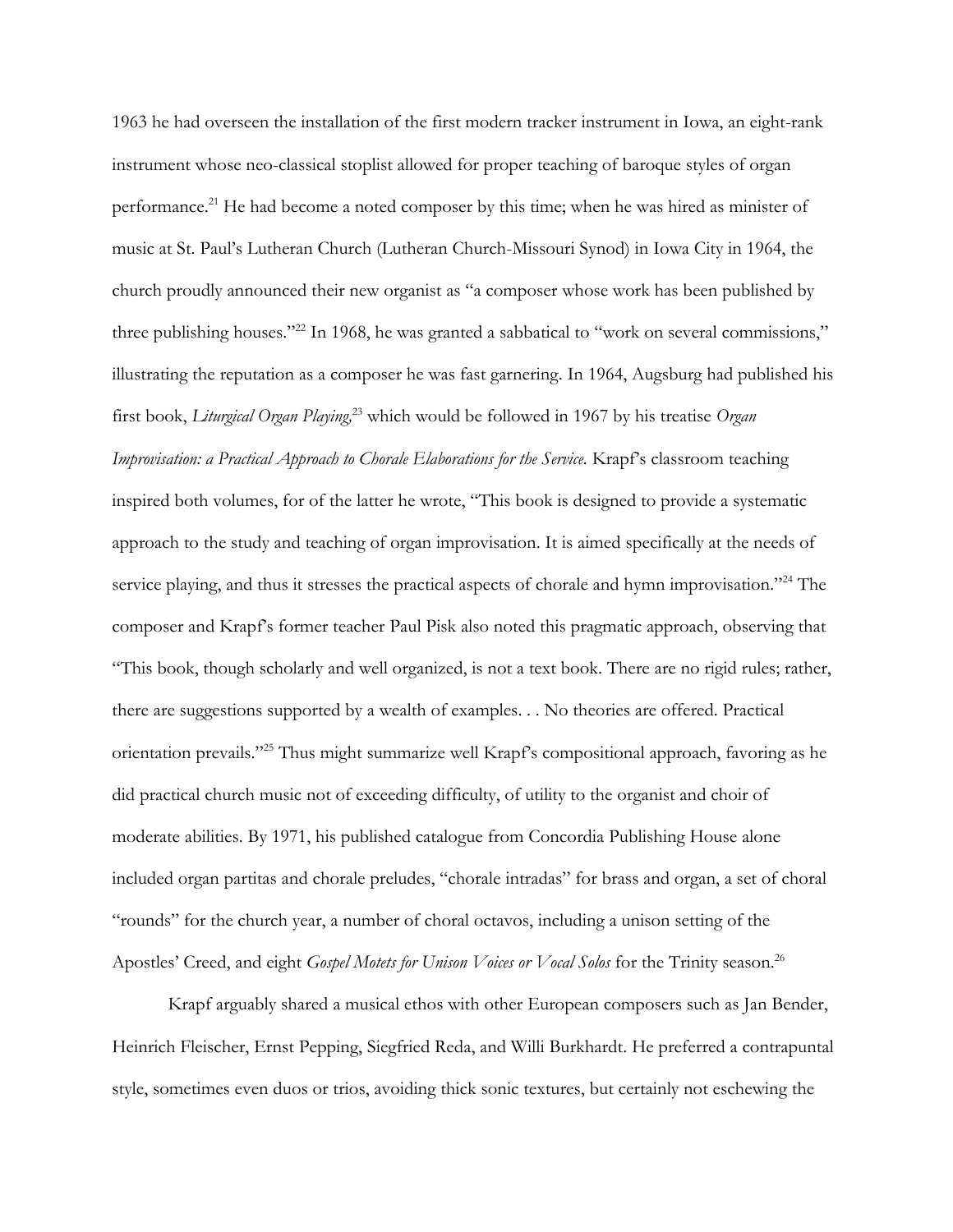chromaticism which can so exemplify midcentury compositional practice. He favored hymn preludes and intonations (*Sing and Rejoice: Hymn Settings for Organ and Congregation*<sup>27</sup>), alternate hymn harmonizations (*Creative Hymn Accompaniments*<sup>28</sup>), pieces utilizing traditional forms such as the partita ("Partita on HERZLICH TUT MICH VERLANGEN"<sup>29</sup> or " Choral Partita on 'The Day of Resurrection,"<sup>30</sup>), and conceived many with a thought to ease of performance on one manual (*Reformation Suite<sup>31</sup>*). This is not to say all his compositions were of a small scale, as he composed two Christmas cantatas ("From Heaven Above"<sup>32</sup> and "For Unto Us"<sup>33</sup>), the first of which employs two violins (or woodwinds) in addition to the organ and choir.

After a decade at the University of Iowa, Krapf had built an organ department consisting of two professors and forty students, straining the school's meager teaching facilities and forcing the



The Gazette *[Cedar Rapids], 23 October, 1971: 3.)*

organ studio, in Krapf's words, into "bumming around the local churches."<sup>34</sup> In 1971 the program offered a BA, MA, MFA, DMA and Ph.D, and of those forty aforementioned students, nine were undergraduate organ majors, with ten graduate majors "in residence." A new building project, within which would be included a new concert hall, allowed Krapf to indulge in designing a large tracker organ, customized to his own specifications. Krapf had long held an interest in organ design, especially as it related to composition. He had translated Hans Klotz' 1938 *Buch von der Orgel* for publication by Concordia in 1969 as *The Organ Handbook*, a volume in which *Gerhard Krapf in 1971. ("Dedication for Organ on Sunday,"*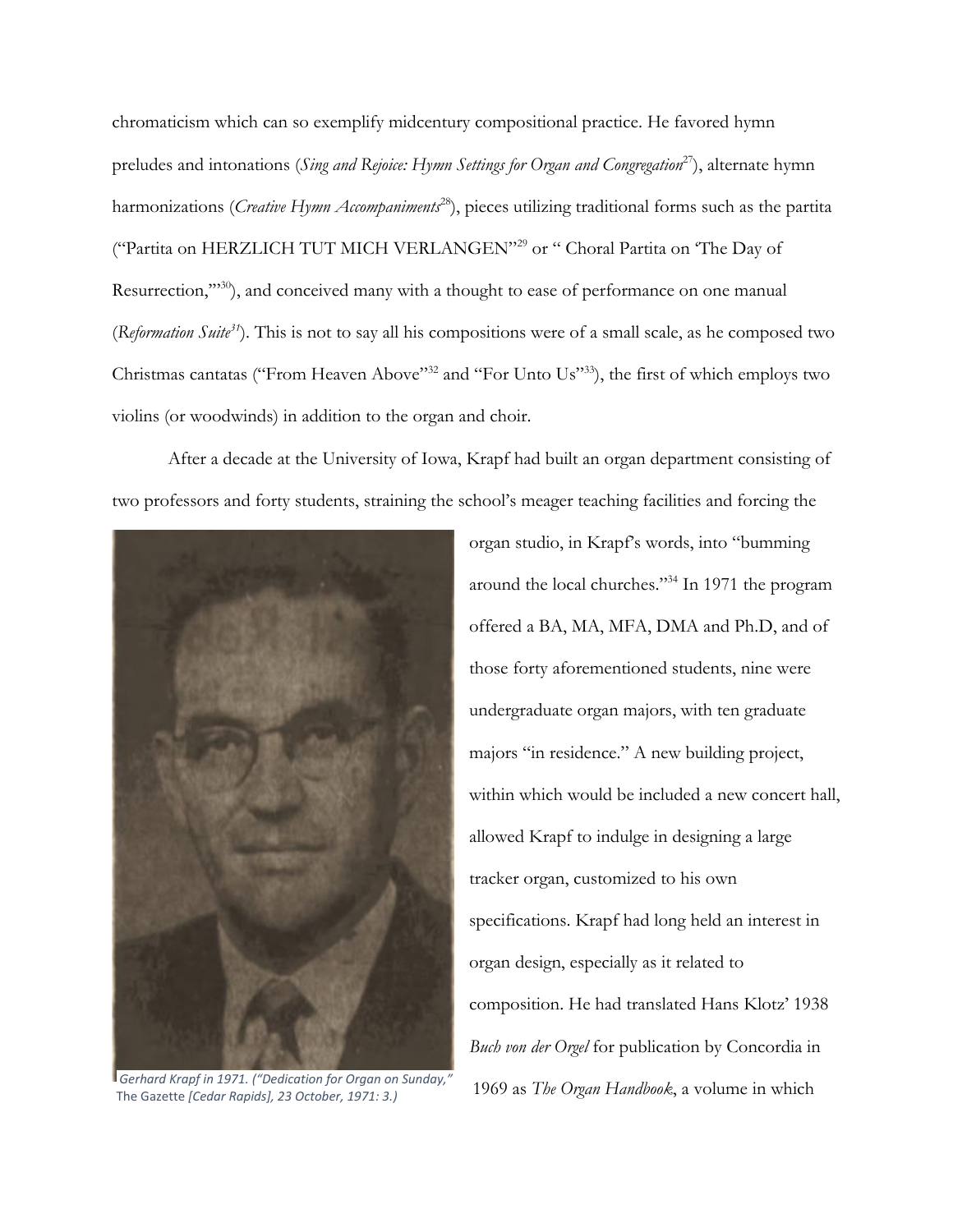Krapf allowed Klotz to voice the ideals of the Organ Reform Movement in cogent, persuasive, and arguably even simple English prose.<sup>35</sup> These ideals would bear fruit in the University of Iowa's Casavant Opus 3105, a three-manual, 74-rank instrument infused with modernist architectural motifs and installed in Clapp Recital Hall, an organ which Krapf claimed "fuses the heritage of the past with current artistic trends."<sup>36</sup> Krapf, along with colleague Dr. Delbert Disselhorst, dedicated the organ in the autumn of 1972. This organ would teach generations of students until silenced by a flood in 2008.



*Krapf inspecting the organ installation at the University of Iowa's Clapp Recital Hall.(Jeff Charis-Carlson, "Remembering Gerhard Krapf: A History Behind St. Andrew's 'New' Organ,"* The Messenger *of First Presbyterian Church [Iowa City, Iowa], October 2018.) 4-5.*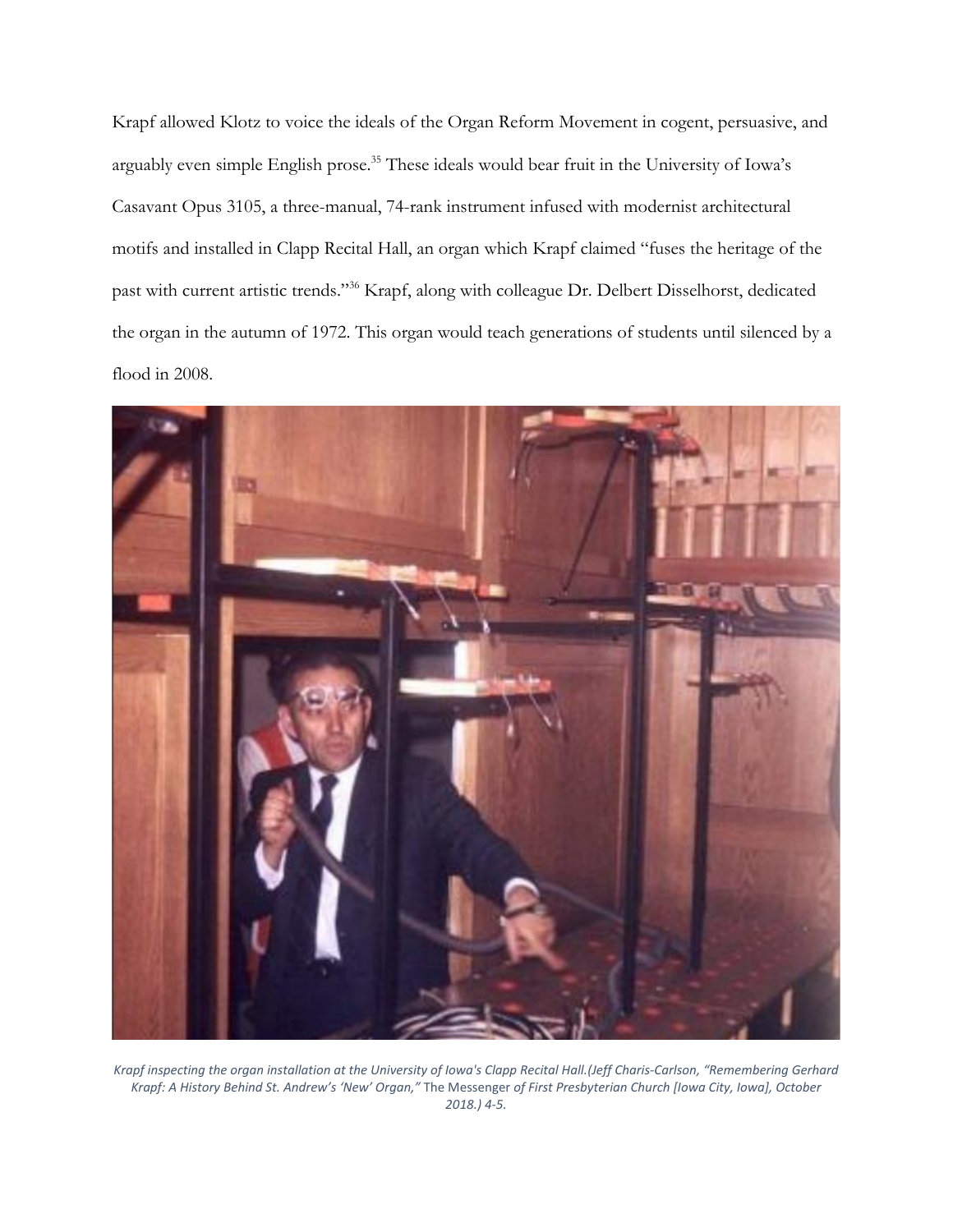

*The Casavant organ at Clapp Recital Hall at the University of Iowa.*

In July, 1977, Gerhard Krapf was appointed Professor of Organ at the University of Alberta in Edmonton, where he again would find himself growing an organ department and overseeing the final installation of another concert organ, Casavant Opus 3358--at 51 ranks the largest tracker organ in western Canada. Krapf's interest in organ design had only burgeoned during the 1970s, in 1976 having translated Andreas Werckmeister's 1698 *Orgelprobe,* a seminal and comprehensive text dedicated to the particulars of organ building in the seventeenth century, ideals which had inspired Krapf's own design proclivities. As a teaching and performance instrument, Krapf evaluated the new organ at the University of Alberta as not ". . . built to play all styles equally well. It is not an instrument which encyclopedically offers all sound colors demanded by various periods. But it is a compromise instrument in the sense that we have stayed clear of imitation of any one period. We think that with intelligent use a player will be able to give good renditions of contemporary, romantic, and baroque literature." If this organ was not designed to be eclectic, it would certainly function that way. In 1983 he would write another instruction book, this one entitled *Bach: Improvised*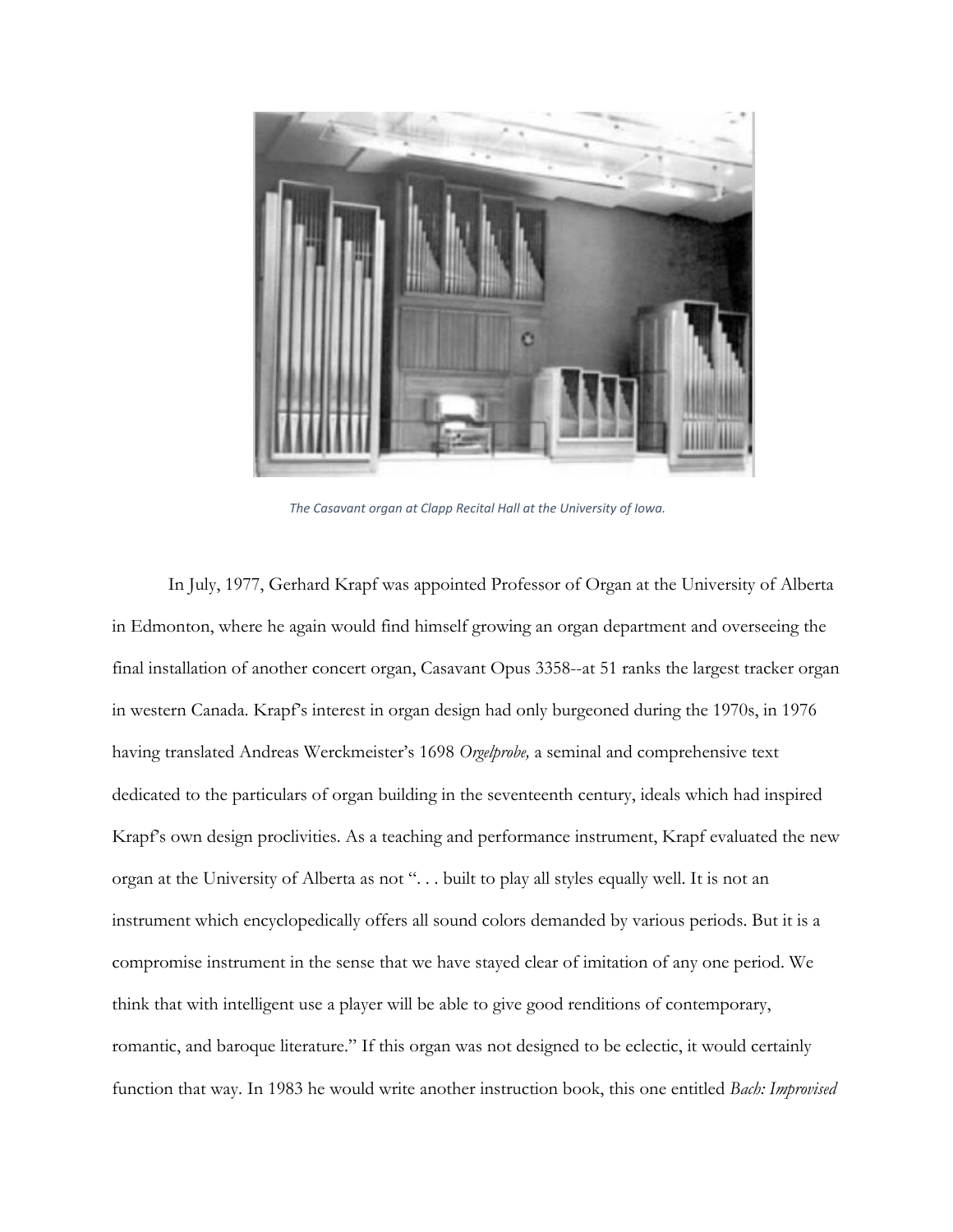*Ornamentation and Keyboard Cadenzas: An Approach to Creative Performance;* of Bach Krapf would pontificate that "There is nothing about music that Bach cannot teach you. . . he wrote oceans of wonderful music, sacred and secular. Knowing Bach allows you to appreciate music more fully."37 During his decade at the University of Alberta, Krapf "contributed significantly to the development of library resources and the graduate keyboard programs. . . including the establishment of the first Doctor of Music degree in organ performance at an English-speaking Canadian university."<sup>38</sup> Krapf retired in 1987 but continued to compose. He died on 2 July, 2010, leaving behind his wife, Trudl, three daughters, and a son.

In recognition of his service to higher education, in 1987 the University of Iowa commissioned Taylor and Boody's Opus 13 organ for the newly-designated "Gerhard Krapf Organ Studio,"<sup>39</sup> while in 2011 the University of Alberta commissioned from James Louder the Krapf Memorial Continuo Organ, a portativ ideally suited to accompanying baroque music. It is quite appropriate that the first organ which he designed should find new life at First Presbyterian Church in Iowa City, where Krapf not only served as organist, but as an elder for many years. In 2013, the organ languishing so mutely in Clapp Recital Hall was acquired by the church, restored, and heard for the first time in its new life on Easter Sunday, 2018, the instrument now known as the "Krapf Organ."<sup>40</sup> These instruments fittingly commemorate Krapf's dual loyalties to the Church and to academia.

Although Gerhard Krapf's legacy to academia is significant, his contribution to sacred music, and to its teaching, was arguably his most enduring legacy, a legacy guided by his Christian faith, of which his friend and teacher Paul Pisk said, "[Krapf] is not a theorist but always creative in composition and performance. . . Most important, he never loses sight of the essentials: the spiritual and religious aspects of music."<sup>41</sup>

## *--Benjamin Kolodziej*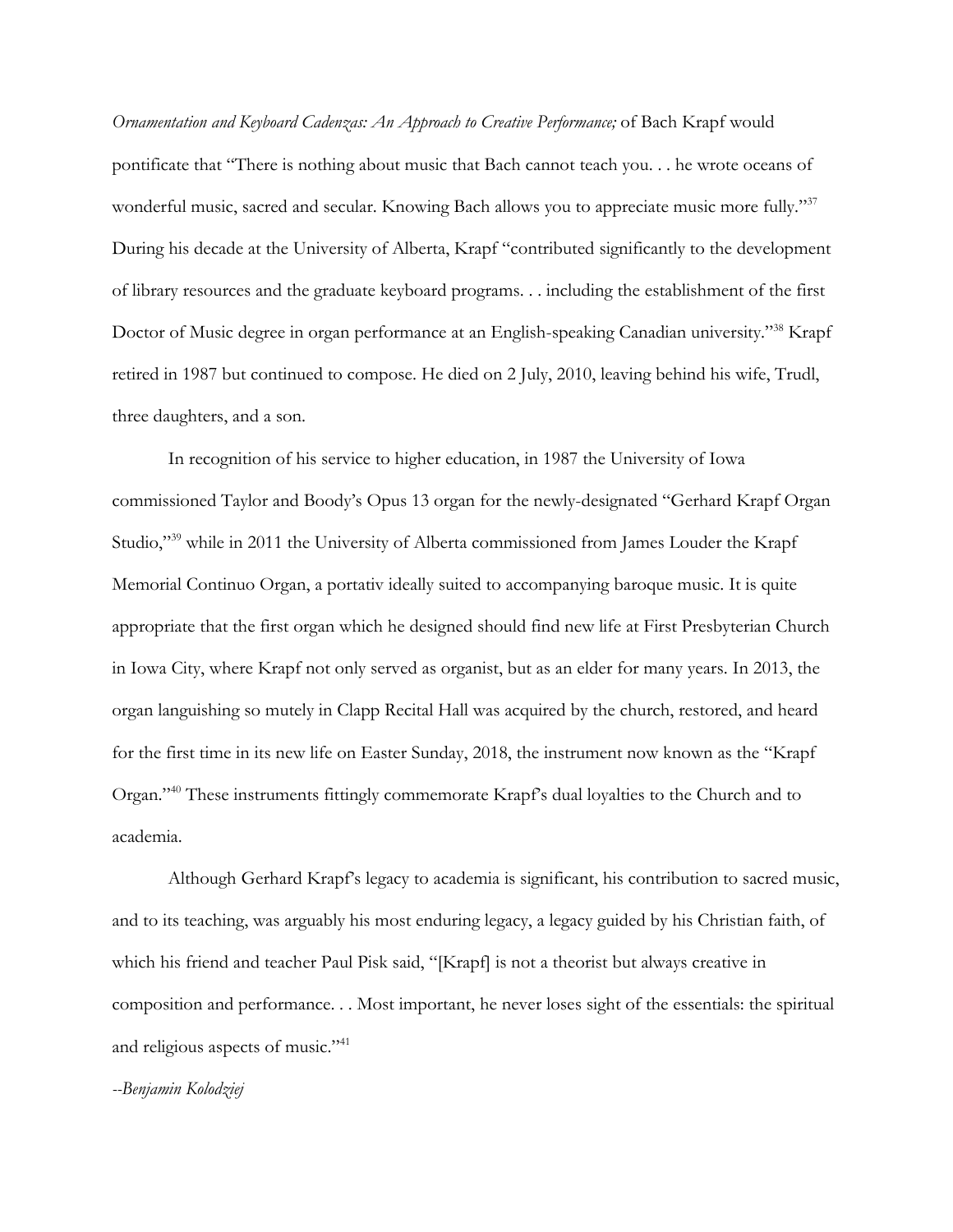- <sup>2</sup> Konrad H. Jarausch, *Broken Lives*: *How Ordinary Germans Experienced the 20th Century* (Princeton, NJ: Princeton University Press, 2018): 59. Gerhard's war experiences are well-covered in this book. Krapf's autobiography can be found in his "Recollections" of nine volumes, written in the 1990s, and kept at the University of Alberta library.
- <sup>3</sup> Edwin R. McDonald, "Organ at English Lutheran Church Played by Krapf," *St. Joseph News-Press* (St. Joseph, MO), 8 September, 1957: 32.

4 Jeff Charis-Carlson, "Remembering Gerhard Krapf: A History Behind St. Andrew's 'New' Organ," *The Messenger*  (newsletter of First Presbyterian Church) (Iowa City, Iowa), October 2018: 4-5.

[https://s3.amazonaws.com/media.cloversites.com/c8/c8d021d9-3301-4442-8b6a-](https://s3.amazonaws.com/media.cloversites.com/c8/c8d021d9-3301-4442-8b6a-8dbea273c1aa/documents/organ_story_from_october_messenger.pdf)

[8dbea273c1aa/documents/organ\\_story\\_from\\_october\\_messenger.pdf](https://s3.amazonaws.com/media.cloversites.com/c8/c8d021d9-3301-4442-8b6a-8dbea273c1aa/documents/organ_story_from_october_messenger.pdf) (accessed 6 March, 2022)

<sup>5</sup> *Broken Lives*, 84.

6 Ibid, 140.

8 "Gerhard Krapf to Continue Organ Series," *Redlands Daily Facts* (Redlands, CA), 21 October, 1967: 6.

<sup>9</sup> Marnie Giesbrecht, " "Gerhard Krapf 1924-2008," University of Alberta Department of Music obituary.

<https://www.ualberta.ca/music/about-us/news/2008/july/gerhardkrapf19242008.html> (accessed 7 March, 2022)

10 "Methodist Church Will Hear German Student at Organ," *The San Bernadino Country Sun* (San Bernadino, CA), 25 May, 1951: 14.

 $11$  Ibid.

<sup>12</sup> *Broken Lives*, 271.

<sup>13</sup> "Gerhard Krapf to Give Public Organ Recital," The Maryville Daily Forum (Maryville, MO), 12 March, 1955: 1.

- <sup>14</sup> Edwin R. McDonald, "Organ at English Lutheran Church Played by Krapf."
- <sup>15</sup> Mattie M. Dykes, "Gerhard Krapf Gives Fine Organ Recital at Church," *The Maryville Daily Forum* (Maryville, MO) <sup>16</sup> Mattie M. Dykes, "Gerhard Krapf Displays His Mastery of Organ in Recital," *The Maryville Daily Forum* (Maryville, MO), 7 March, 1956: 9.
- <sup>17</sup> "Gerhard Krapf to Give Organ Recital Monday," The Maryville Daily Forum (Maryville, MO), 21 September, 1956: 7.

<sup>18</sup> Edwin R. McDonald, "Organ at English Lutheran Church Played by Krapf."

19 "Organ Seminar Possible at College this Season," *Casper Star-Tribune* (Casper, WY), 30 September, 1959: 6.

20 "Special Musical Events Planned at University," *Casper Star-Tribune* (Casper, WY), 14 March, 1961: 10.

21 "New Organ at SUI," *Muscatine Journal and News-Tribune* (Muscatine, IA), 6 November, 1963: 16.

22 "Gerhard Krapf Music Minister at St Paul's," *Iowa City Press-Citizen* (Iowa City, IA), 21 November, 1964: 6.

<sup>23</sup> Gerhard Krapf, *Liturgical Organ Playing* (Minneapolis: Augsburg Fortress, 1964.)

<sup>24</sup> Gerhard Krapf, *Organ Improvisation: a Practical Approach to Chorale Elaborations for the Service* (Minneapolis: Augsburg Fortress, 1967): vi.

 $25$  Ibid, v.

<sup>26</sup> Gerhard Krapf, *Reformation Suite* (St. Louis: Concordia, 1971.) The back cover lists all Krapf's pieces they published at the time.

<sup>27</sup> Gerhard Krapf, *Sing and Rejoice : Hymn Settings for Organ and Congregation* (Dayton: Sacred Music Press, 1978**.)** SMP published six of these volumes through the mid-1980s.

<sup>28</sup> Gerhard Krapf, *Creative Hymn Accompaniments: for Organ* (Dayton: Sacred Music Press, 1992-) Four volumes.

<sup>29</sup> Gerhard Krapf, "Partita on HERZLICH THUT MICH VERLANGEN" (copy of handwritten manuscript from the library of Zion Lutheran Church, Dallas.)

<sup>30</sup> Gerhard Krapf, "Chorale Partita on 'The Day of Resurrection'" (St. Louis: Concordia, 1983.)

<sup>31</sup> Gerhard Krapf, *Reformation Suite.*

<sup>&</sup>lt;sup>1</sup> "Gerhard Krapf," obituary from Lorenz Music, [https://lorenz.com/composers-and-authors/meet-our](https://lorenz.com/composers-and-authors/meet-our-composers/gerhard-krapf)[composers/gerhard-krapf](https://lorenz.com/composers-and-authors/meet-our-composers/gerhard-krapf) (accessed 16 March, 2022).  $\overline{\phantom{a}}$ 

<sup>7</sup> Elvalee Donaldson, "German Couple, Long Separated, Married," *The Maryville Daily Forum* (Maryville, MO), 30 December, 1954: 1.